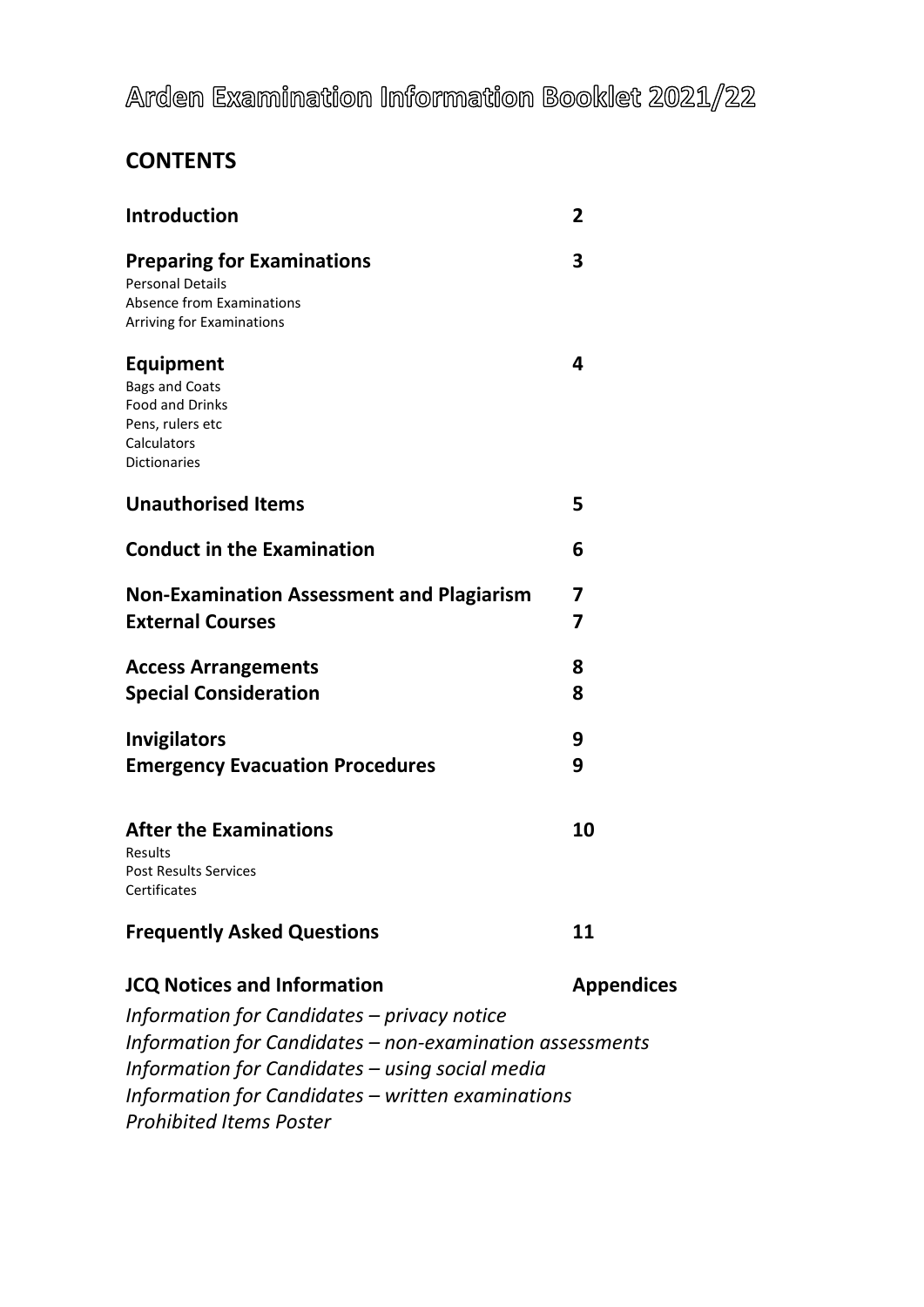# INTRODUCTION

Arden aims to make the examination experience as stress-free as possible for all candidates, to allow them to perform to the best of their ability.

Hopefully this booklet will provide informative and helpful information for you and your parent/carers. Please read it carefully as the Joint Council for Qualifications (JCQ; representing all Awarding Bodies / Examination Boards in the country) set strict criteria for the conduct of examinations and each centre is required to enforce the regulations. It is essential you are aware of all the rules and regulations; if there is anything you do not understand please ask.

The mock examinations will follow the same guidelines as set out in this booklet to ensure students are familiar with the regulations before they undertake external examinations. Please see the provisional exam timetable 2022 on the school website (Information / Examination Information) if you wish to note dates in advance. **We must also draw your attention to the Contingency Day which has been set aside by the awarding bodies (noted as 29 th June 2022) and all candidates should be available for examinations up to and including this date should any exam board have to invoke their "exam contingency plan".**

At Arden our examinations are administered by the following awarding bodies:

- AQA
- OCR
- Pearson Edexcel
- WJEC Edugas
- VTCT

This information has been provided in booklet form in the hope that you will **read it now and keep it, to refer to before all examinations at Arden.**

Mrs Mary Foulkes Examinations Officer

Arden Centre Number 20740

[mfoulkes@arden.solihull.sch.uk](mailto:mfoulkes@arden.solihull.sch.uk) 01564 732719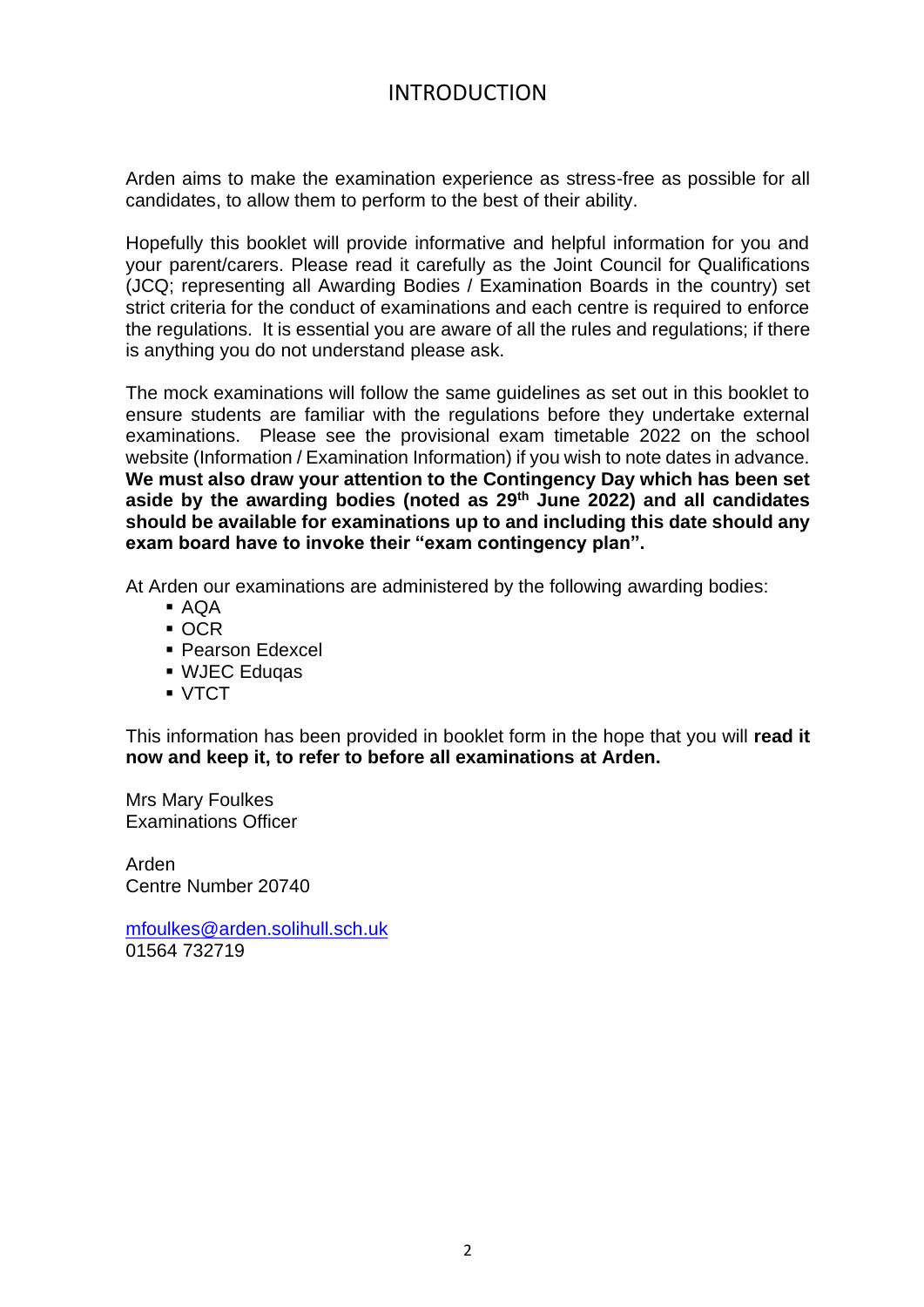# PREPARING FOR EXAMINATIONS

### **Personal Details**

For external examinations candidates will receive an Individual Candidate Timetable. Please check all personal details very carefully as this information will appear on certificates and awarding bodies (Examination Boards) will charge for amendments. Your name format will be first name + one initial + surname. You should be aware that if your legal names differ from your chosen names that all **examinations must be completed using your legal surname and forename** and that Examination Boards do not use chosen names even though the school is willing to do so.

You should check that you have been entered for all subjects at the correct tier of entry (if applicable).

Your candidate number / exam number is 4 digits. This number will be the number you will use for all external exams at this school from year 10 to year 13. You will be seated in exams in numerical order, by subject and tier and your details will be on your desk. You will have to write your candidate/exam number, full legal surname, first name and signature on every examination paper and on any additional answer booklets used.

The school centre number is **20740** and will be written on the board at the front of the exam room.

Personal timetables for summer exams will be issued in February / March 2022. If you think there is an error on your timetable you must report it to the Exams Officer (Mrs Mary Foulkes) immediately. Occasionally you might have a clash if two subjects are timetabled at the same time. School will make arrangements for candidates to be supervised until all the examinations have been completed.

#### **Absence from Examinations**

You must attend all examinations you have been entered for; misreading the timetable is not accepted as a satisfactory reason for absence. Candidates will be invoiced for failing to attend an examination that has been paid for by school. If you are absent due to illness please notify the school on 01564 773348 by 8.30am on the morning of your examination. A medical certificate must be produced to the Examinations Officer (Mrs Foulkes) within 3 days of the examination.

Whilst we make every effort to contact you if you fail to turn up for a timetabled examination, this may not always be possible. It is your responsibility to ensure you arrive at least 15 mins before the start of each examination. Please ensure the school has an up to date contact telephone number for you.

#### **Arriving for Examinations**

Please assemble outside the exam room (usually the Sports Hall) or under the library if it is raining, 15 mins before the start time i.e. 8.45am for morning sessions and 1.15pm for afternoon sessions. You must wear full school uniform. Line up within tiers and alphabetically. Listen for instructions and do NOT talk or you and others won't be able to hear what is being said.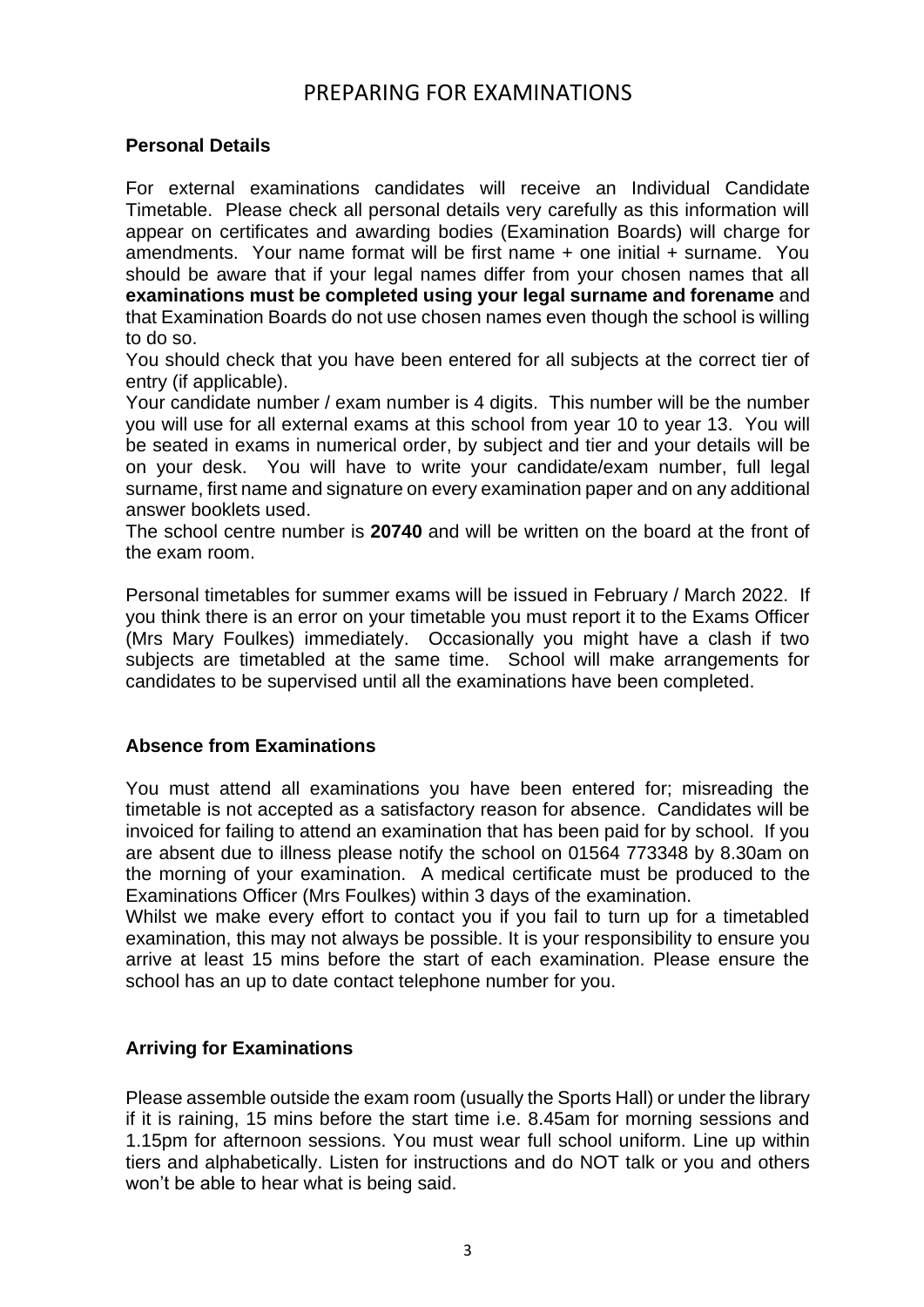# EQUIPMENT

### **Bags and Coats**

Bags and coats are not to be taken into the examination room and should be left in lockers or at home. School accepts no liability for items of value left in bags; please do not bring these items to school on examination days.

### **Food and Drinks**

You may only bring water in a clear, colourless bottle (with no label). No other food or drink is allowed.

#### **Pens, rulers etc.**

Bring ALL the equipment you need for the examination in a clear case or plastic bag. Maths sets (protractor, compass and pencil, ruler, rubber etc) are often required for Maths exams. They can be purchased in advance from the Maths department. Candidates must provide their own equipment and must not borrow equipment from other candidates. Black biros / ink pens are to be used in all examinations and many require an HB pencil for diagrams etc. All rough work must be done in the answer booklet and neatly crossed out; tippex and correcting pens are not allowed. Highlighter can only be used if the question booklet is NOT the answer booklet.

#### **Calculators**

Calculators may be required in some examinations; your subject teacher will advise you if they are prohibited. You must bring your own calculator if you need one, you may not use a mobile phone as a calculator. Where restrictions apply to the type of calculator, please check with your subject tutor in advance to ensure you are using an approved calculator. As a general rule calculators should be non-graphic; handheld size; no printed instructions or cases; not have noisy keys which would disturb other candidates; not use mains supply and not have a permanent memory. Any memory should be cleared before the exam. Calculator cases should not be brought into the Examination Room. No allowances will be made for calculator failure or operational errors. Calculators are also available for sale from the Maths department.

#### **Dictionaries**

Dictionaries may not be used unless they are specifically permitted by the subject specification or unless the awarding bodies have approved special arrangements.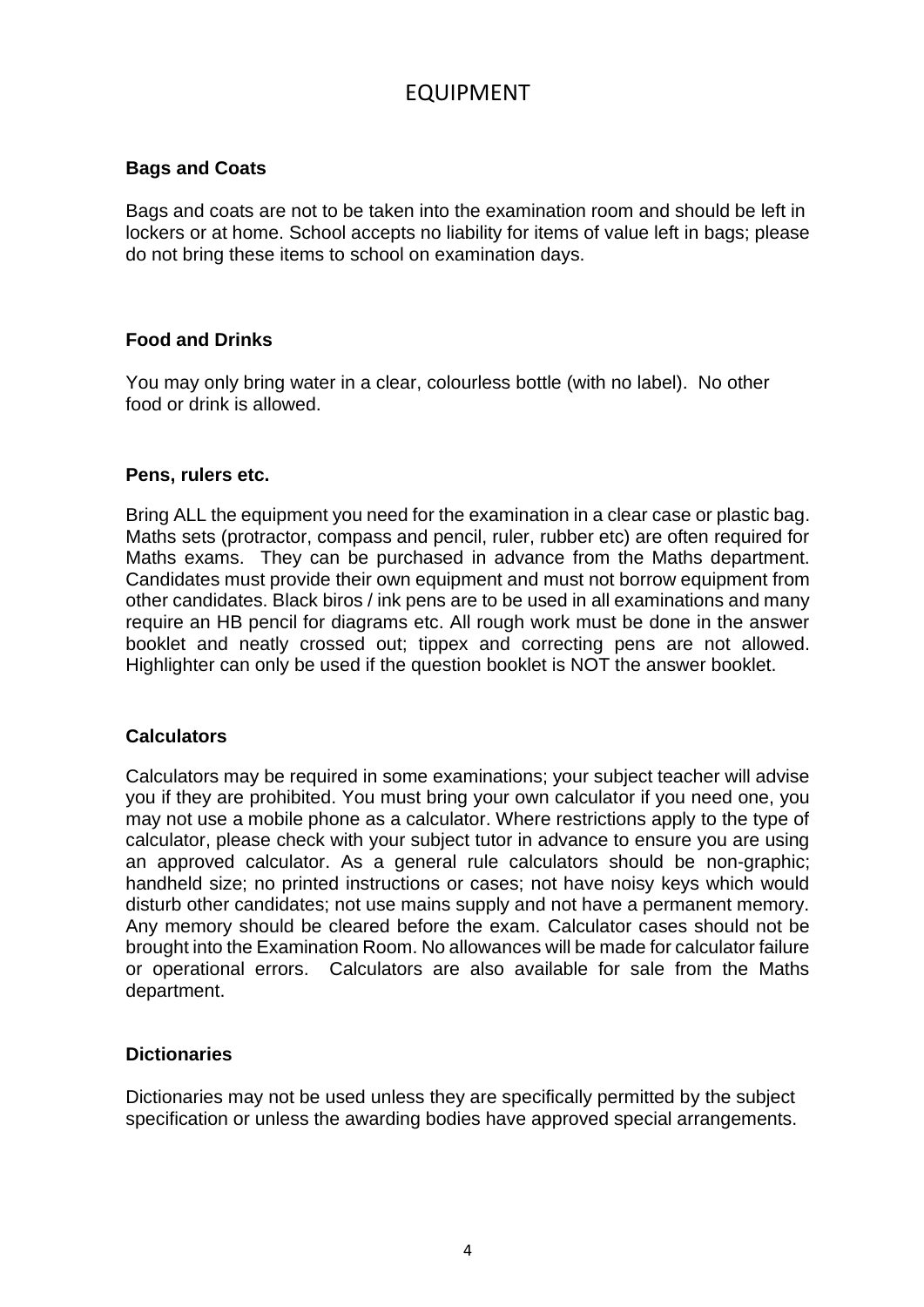# UNAUTHORISED ITEMS

## **Mobile Phones, and Electronic Equipment**

**Mobiles phones; other technological / web enabled sources of information; any items with digital storage and watches (of any kind) are not allowed into the examination room.** The awarding bodies forbid you from bringing them into an examination or quarantine room, either before or after an examination. If you are found in possession a mobile phone (even if it has been turned off) or any of the above during an examination you will be reported to the awarding body. All awarding bodies have advised schools that any candidate reported will face disqualification from the subject concerned and there can be no exception to this.

## **Prohibited Material**

The following items must not be brought into an examination room

- Mobile Phones
- Watches
- Potential technological / web enabled devices including iPods, MP3/4 players or a wrist watch which has data storage.
- Pencil Cases unless transparent
- Calculator cases and instructions
- **Tippex, Highlighters and Gel Pens**
- Books / notes (except for set texts for specific examinations)
- Bags and coats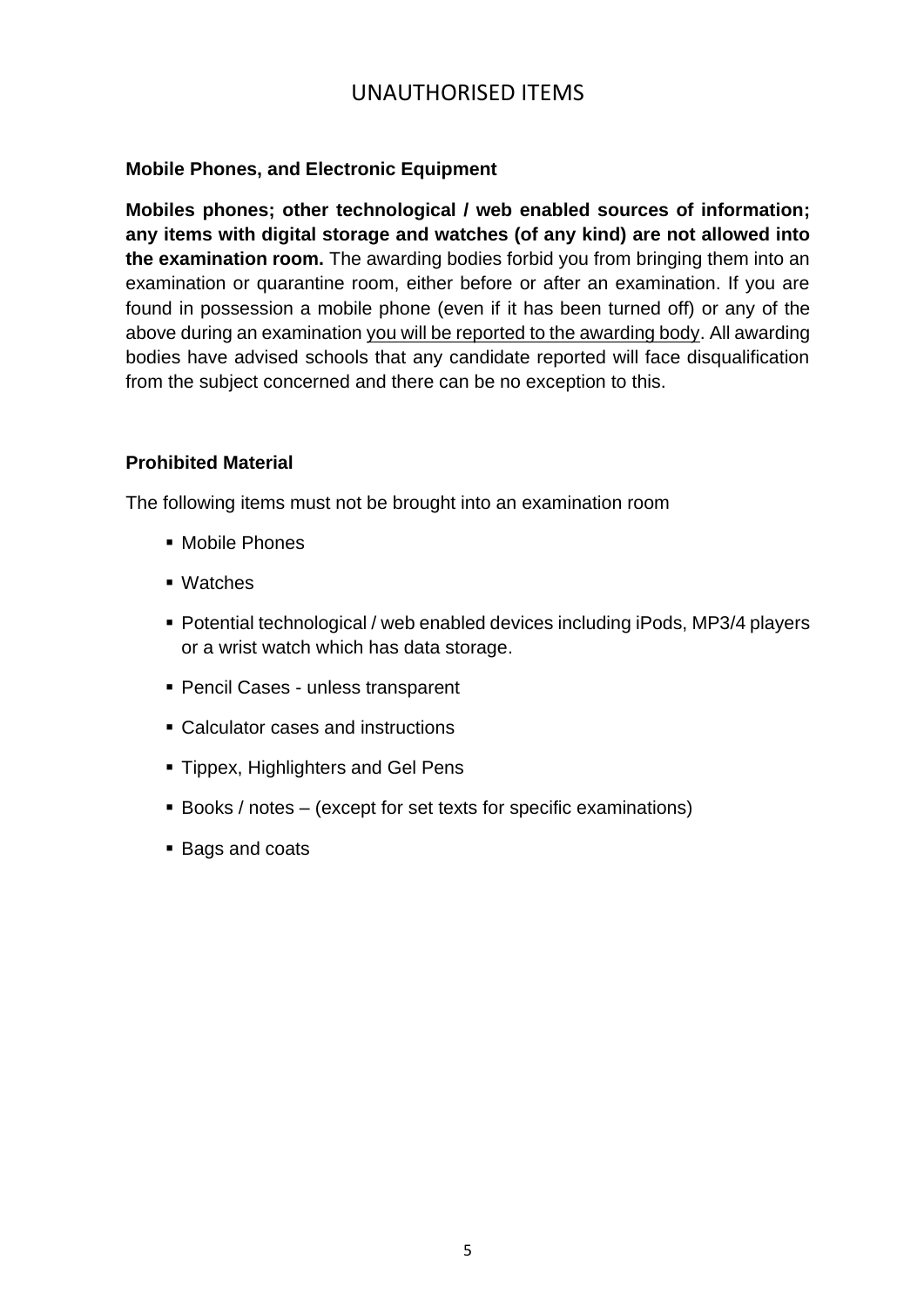# CONDUCT IN THE EXAMINATION

When you are asked to enter the examination room **YOU MUST REMAIN SILENT AND NOT COMMUNICATE OR ATTEMPT TO COMMUNICATE WITH ANY OTHER CANDIDATE UNTIL YOU LEAVE THE EXAM ROOM.** If you attempt to communicate with any other candidate, you may be disqualified from all examinations.

Look for your name on a label on the desk. When you have found your place, sit down and wait in silence. DO NOT TOUCH ANYTHING THAT MAY BE ON YOUR DESK until told to do so**.** 

**LISTEN CAREFULLY TO ALL INSTRUCTIONS** and if you are not sure then raise your hand and wait for a member of staff to come to you.

You will be asked to check that you have been given the correct examination paper (including tier where applicable).

If you require any assistance during the exam please raise your hand and wait for the invigilator to attend to you. If you require extra paper the invigilator will bring some to you.

#### **NEVER LEAVE YOUR SEAT WITHOUT PERMISSION.**

During the examination, be aware of the time.

Do not write on desks, this is regarded as vandalism and you will be asked to pay for any damage caused.

Candidates must stay in the exam room until the exam has finished and the papers have all been collected. **You are under examination conditions until you have left the room**. Please be aware that if you talk as you are leaving or just outside there may be students still working. Question papers, scripts and extra paper may not be taken from the exam hall, everything is sent to examiners to be marked.

#### **JCQ Regulations**

It is the candidates responsibility to familiarise themselves with the awarding bodies regulations 'Information for Candidates'. Copies are posted on the Exams notice board and it is also posted under Exams on the school website. Further copies are available from the Exams Officer on request.

JCQ information and warning notices are reproduced in the appendices at the end of this booklet and on the school website.

Your attention is drawn to the Information for Candidates - written examinations, which confirms that you **MUST NOT write (or draw) any inappropriate, obscene or offensive material**. The penalties will include disqualification from the subject concerned.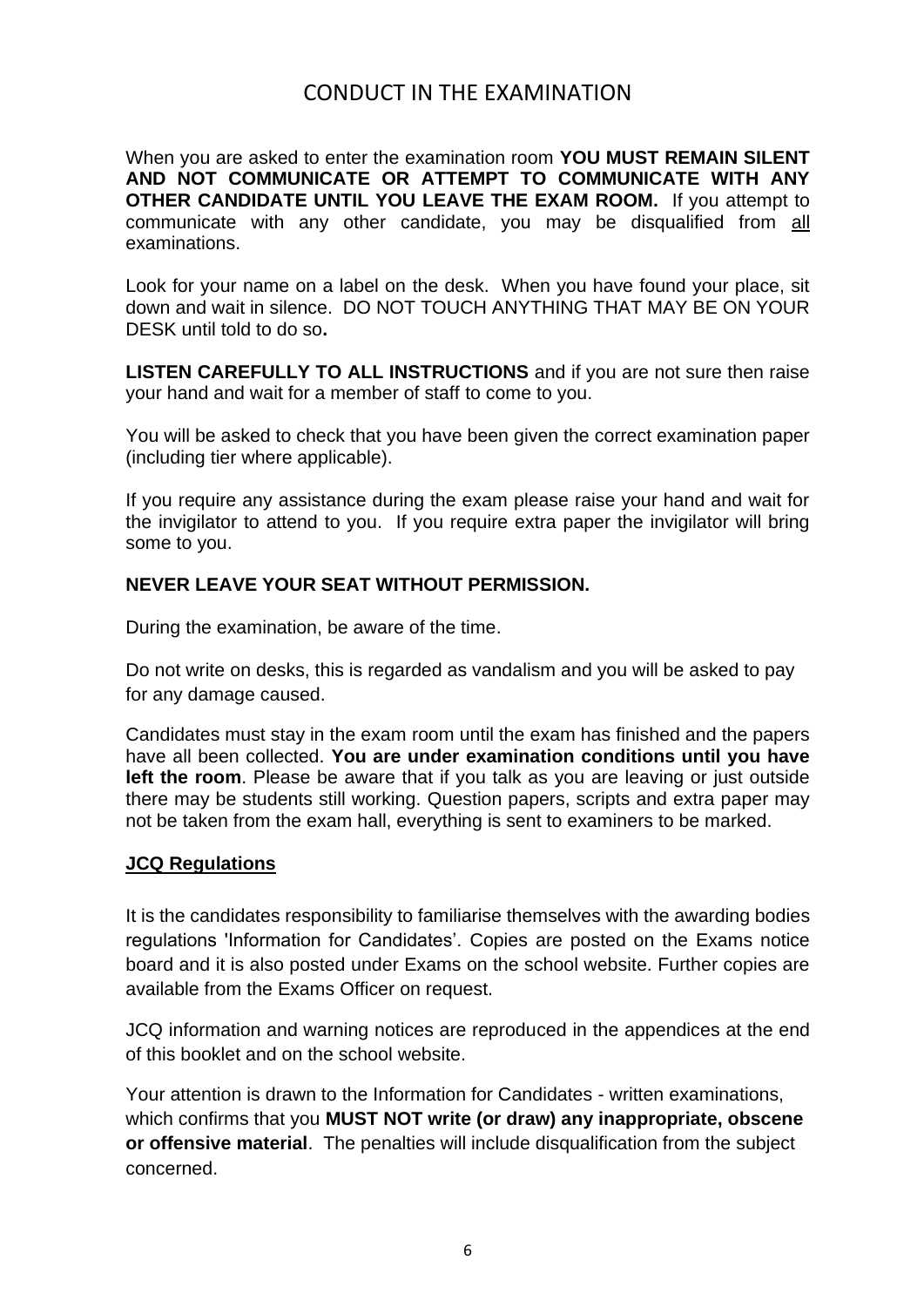## NON-EXAMINATION ASSESSMENTS

Non-examination assessments measure subject-specific knowledge and skills that cannot be tested by timed written papers and may be an important element of some qualifications. Deadlines will be set at various stages throughout the course and **MUST BE ADHERED TO**. If you have difficulty in completing assignments please speak to your subject teacher sooner rather than later.

We wish to bring to your attention concern being expressed by Awarding Bodies regarding the authenticity of assessments submitted by candidates. In an effort to combat this, all candidates are required to sign a declaration form for each separate piece of work submitted. You are required to acknowledge used sources. In the interest of fairness to ALL candidates we ask parent/carers to do their best to ensure their son/daughter is clear about this and that they are aware of the implications of submitting work which is not their own (either wholly or in part).

Students must keep their work secure at all times and not share completed or partially completed work on-line, through social media or any other means.

Neither copying nor allowing your work to be copied is acceptable. Both practices constitute infringements of the regulations which can be sanctioned by disqualification. Awarding Bodies are very likely to disqualify anyone caught cheating, certainly from the subject concerned and possibly from all examinations in the series. We too, as guardians of the integrity of the examination process at Arden, are likely not to support any candidate found guilty of malpractice and will always report incidents to Awarding Bodies, without exception.

Please read the "Information for Candidates - non-examination assessments" as well as the "Information for Candidates – using social media" at the end of this booklet.

# EXTERNAL COURSES

If you plan to sit examinations for extra-curricular courses at this centre, please advise the Examinations Officer before the end of autumn term to see if we can accommodate these examinations at Arden. You may be required to pay costs (entries / visiting examiners / invigilation). No entries will be made after the end of January.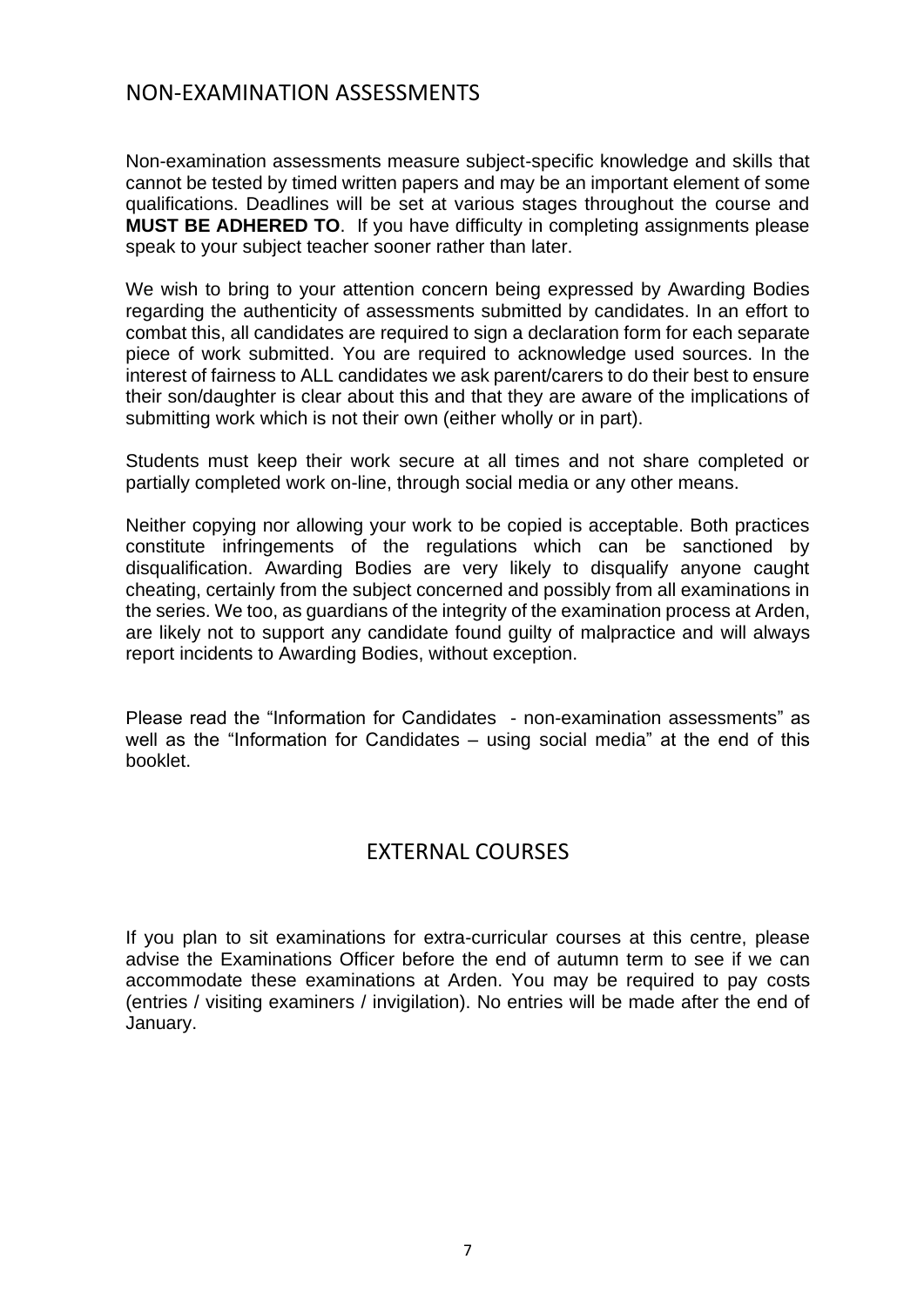# ACCESS ARRANGEMENTS

The Equality Act 2010 requires that all candidates taking examinations have fair access to assessment. Access Arrangements are not there to give candidates an unfair advantage, but to put all candidates on a level playing field on which to demonstrate their skills, knowledge and understanding by applying reasonable adjustments. They only apply to candidates who have been assessed as being at a substantial disadvantage i.e. beyond the normal differences in ability that exist among people.

All assessments for Access Arrangements are carried out through the Learning Zone by a teacher who holds a special JCQ qualification. Applications go through a rigorous checking procedure to ensure current JCQ criteria have been met. Awarding bodies specify that arrangements must be in place at least three months before the examinations to which they apply. Arden may also on occasion use Solihull Specialist Inclusion Support Services, however **access arrangements may no longer be awarded on a privately commissioned report alone**.

If you have approved Access Arrangements, you will have been told in advance. Candidates requiring a reader/scribe/word processor will normally be accommodated separately and will follow exactly the same rules as everybody else. Candidates permitted extra time for written examinations will usually have this added at the end.

# SPECIAL CONSIDERATION

Only in 'exceptional circumstances' are awarding bodies likely to allow candidates special consideration for absence, or because of impaired performance, on the day of an examination. Special consideration cannot remove the difficulty faced by a candidate and only minor adjustments can be made to the mark awarded. It is essential that medical or other appropriate evidence is obtained on the day of the examination by the candidate/parent/carer and is given to the Examination Officer without delay.

**If you experience any difficulties during the examination period please inform the school at the earliest possible point so that we can help or advise you**.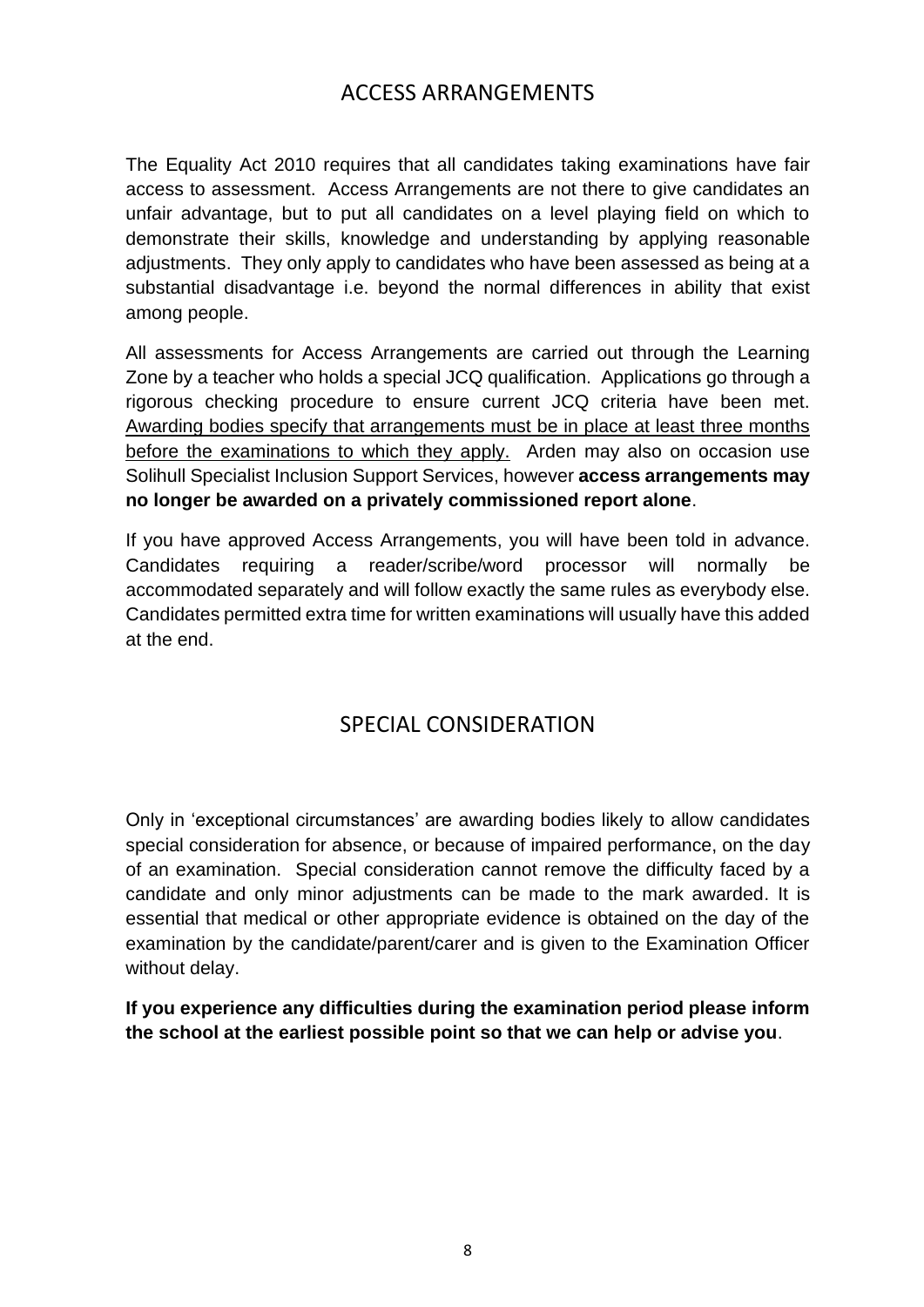# **INVIGILATORS**

The school employs external invigilators to ensure examinations are conducted within JCQ regulations. Students are expected to behave in a respectful manner towards all invigilators and follow given instructions at all times. Remember invigilators are expected to report any incidence of suspected malpractice to Awarding Bodies. Please note invigilators cannot discuss the examination paper with you or explain the questions.

Senior school staff will normally be present at the start of an examination only. Any student behaving in an unacceptable manner will be removed from the examination room by invigilators; the student will then not have an opportunity to complete the examination.

# EMERGENCY EVACUATION PROCEDURES

- Remain calm and follow instructions from invigilators.
- You will be asked to put your pens down and stop writing.
- You will be told if the alarm constitutes a real threat or whether to await further instructions.
- Leave exam papers, answer scripts and all equipment in the exam room. All exam answer booklets must be closed on the desk.
- Leave the exam room as directed, in silence and proceed to the MUGA
- Remain under exam conditions.
- Do not attempt to communicate with anyone.
- Full working time will be allowed for the examination.
- Awarding bodies will be notified of the disturbance which may qualify for special consideration.

Lockdown Procedures: If the lockdown bells ring your invigilator will advise you to stop writing and follow their instructions. You will not leave the exam room. You will be able to resume your exam as soon as any threat or perceived threat is lifted.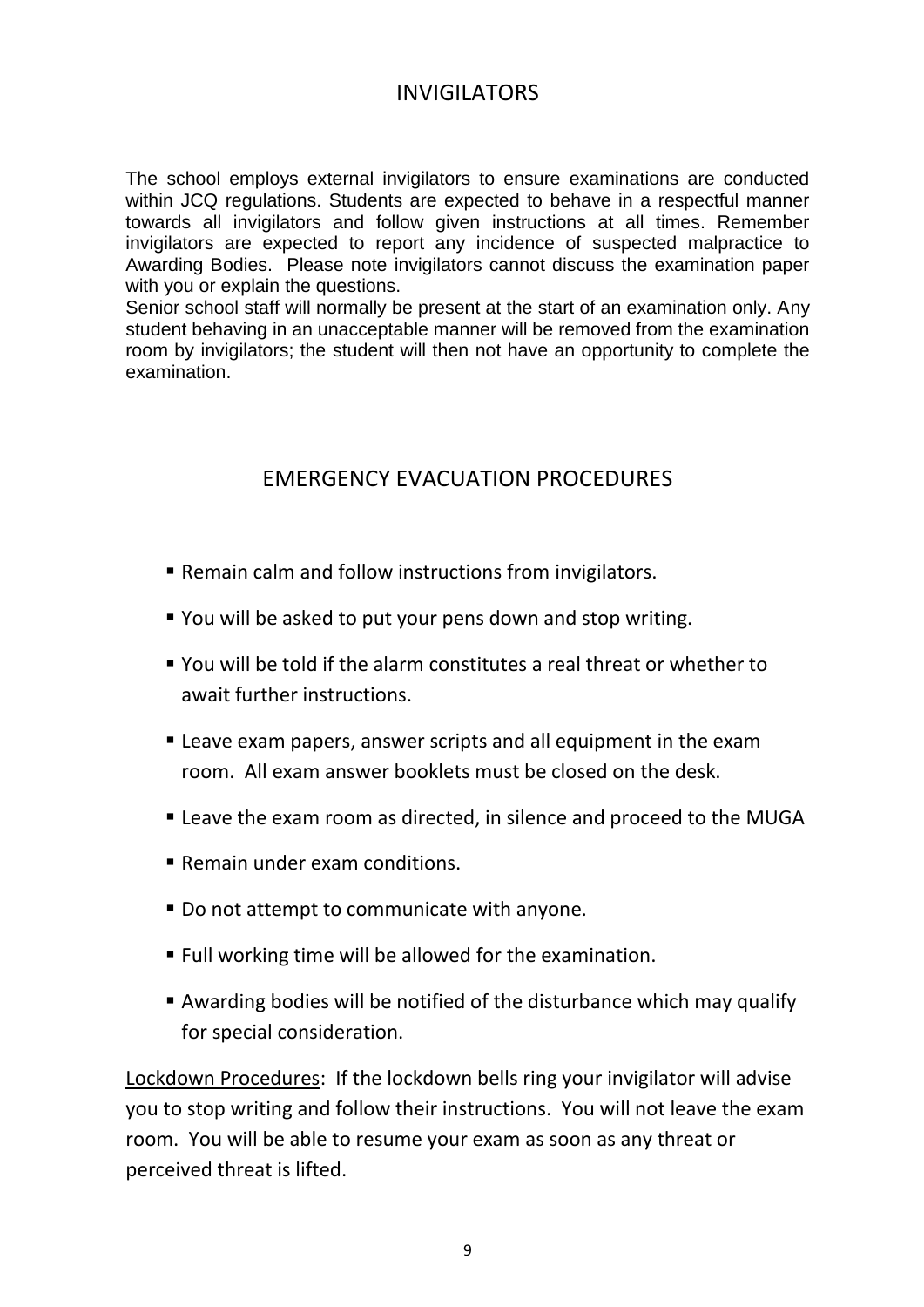# AFTER THE EXAMINATIONS

### **Results**

Results are published on the Thursday 18 th August 2022 for A levels and Thursday 25<sup>th</sup> August 2022 for GCSEs. Y11 students only, will receive their GCSE results on the morning of 25<sup>th</sup>. Candidates who wish their summer results to be posted must supply the Examinations Officer with an envelope addressed to the candidate, correctly stamped (we will not take responsibility for incorrect postage which will delay your post) before the end of the summer term.

Results WILL NOT be given over the phone or to an unauthorised person under any circumstances.

#### **Post Results Services**

Unfortunately some of you may be disappointed with your grades. Senior members of school staff and the Careers Advisor will be available on Results Day should you have any queries. Details about how to contact them will be given with your results.

Post results services offered by Awarding Bodies including access to scripts; reviews of results and clerical checks, are usually available up to three weeks after results are received. Any enquiries should be directed to the Examinations Officer as soon as possible after results are received to ensure you meet the deadline (15<sup>th</sup> September 2022). Priority requests have a deadline of a week after the results release date (for example priority requests for exam scripts, which may help a candidate decide if a review of results should be submitted). All post results services must be paid for by the candidate before the application is made. Current fees and procedures are available from the Examinations Officer upon request, more information will be given with the exam results.

#### **Certificates**

You will be invited to collect your certificates at or shortly after Presentation Evening in November 2022. After that time candidates will be given one reminder that we hold uncollected certificates. This will be posted to the last address on our database, it is therefore vital that we have your up to date details. **Any certificates not collected after this may be destroyed after 1 year**. It is not possible to obtain copies of certificates and if they are lost, candidates will have to apply to each Awarding Body for a Certified Statement of Results. Awarding Bodies charge a substantial fee for this service so **please keep them safe**.